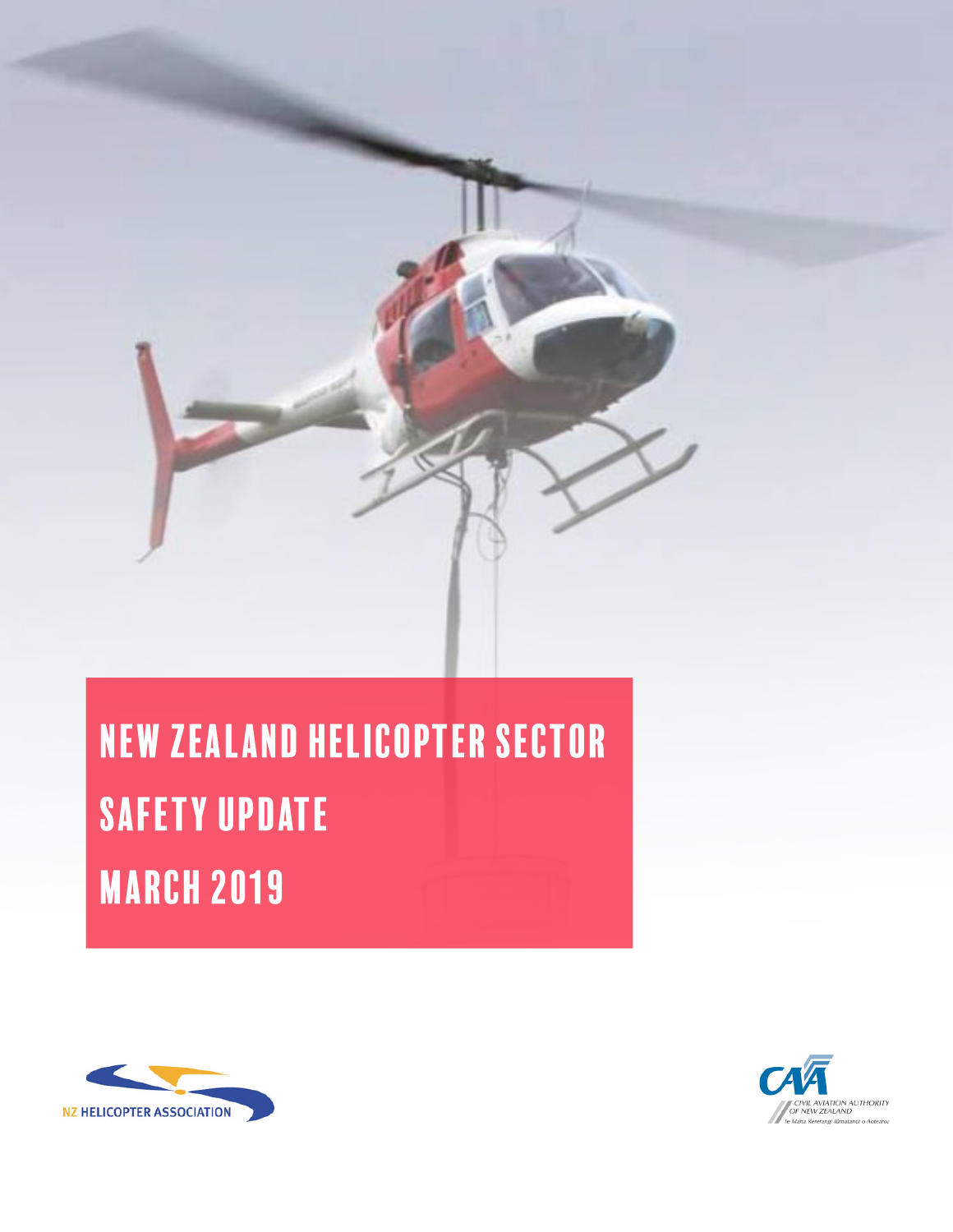# introduction

This is a further update on activity and safety performance in the helicopter and agricultural aviation sectors, with activity and accident rate information current to December 2018. The report includes details of accidents and incidents for the purpose of raising awareness about risks and sharing lessons amongst the sector.

If you have questions or comments about the information then please contact me at [Joe.Dewar@](mailto:Joe.Dewar%40caa.govt.nz?subject=NZ%20AAA%20Update) [caa.govt.nz.](mailto:Joe.Dewar%40caa.govt.nz?subject=NZ%20AAA%20Update)

The majority of flying was performed on air transport and agricultural operations.

Proportion of 2018 Hours by Operation Type



## sector activity

Based on activity returns received for 2018 we estimate a record year for helicopter activity with an estimated total 235,000 hours, about 10,000 more than 2017.

The number of helicopters on the register has increased to 897. The charts below break down the total by engine and model type.

Transport Agricultural Training Other Commercial Private



Piston Helicopters by Model

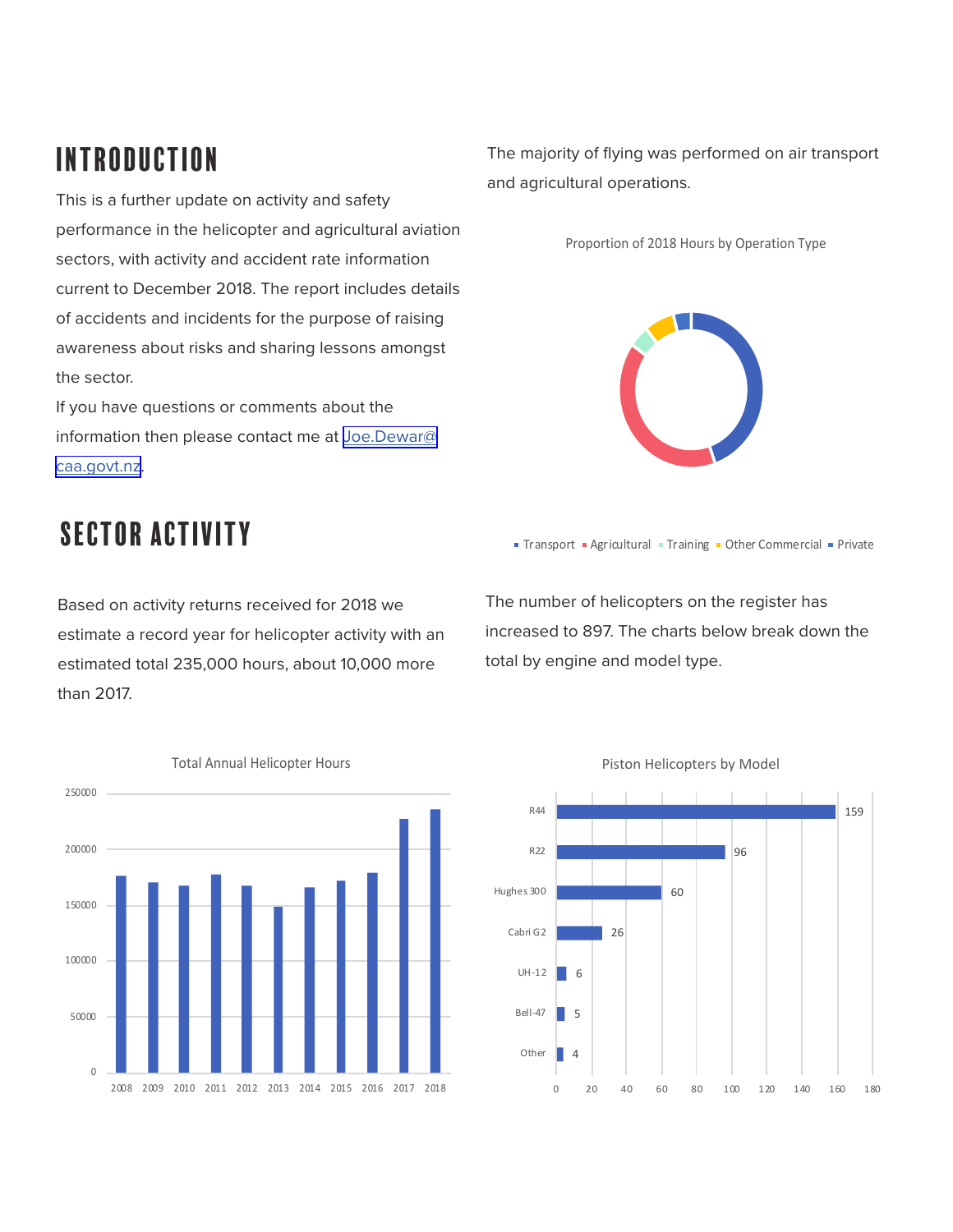

Single Turbine Helicopters by Model



Twin Turbine Helicopters by Model



# helicopter Accident Rates

There were thirteen helicopter accidents in 2018, three of which were fatal. In 2019 to date there have been three helicopter accidents reported.

Note that all rates are current to December 2018. The current overall 3-yearly moving average accident rate per 100,000 flight hours is 6.16. The fatal accident rate is 1.11 per 100,000 hours.

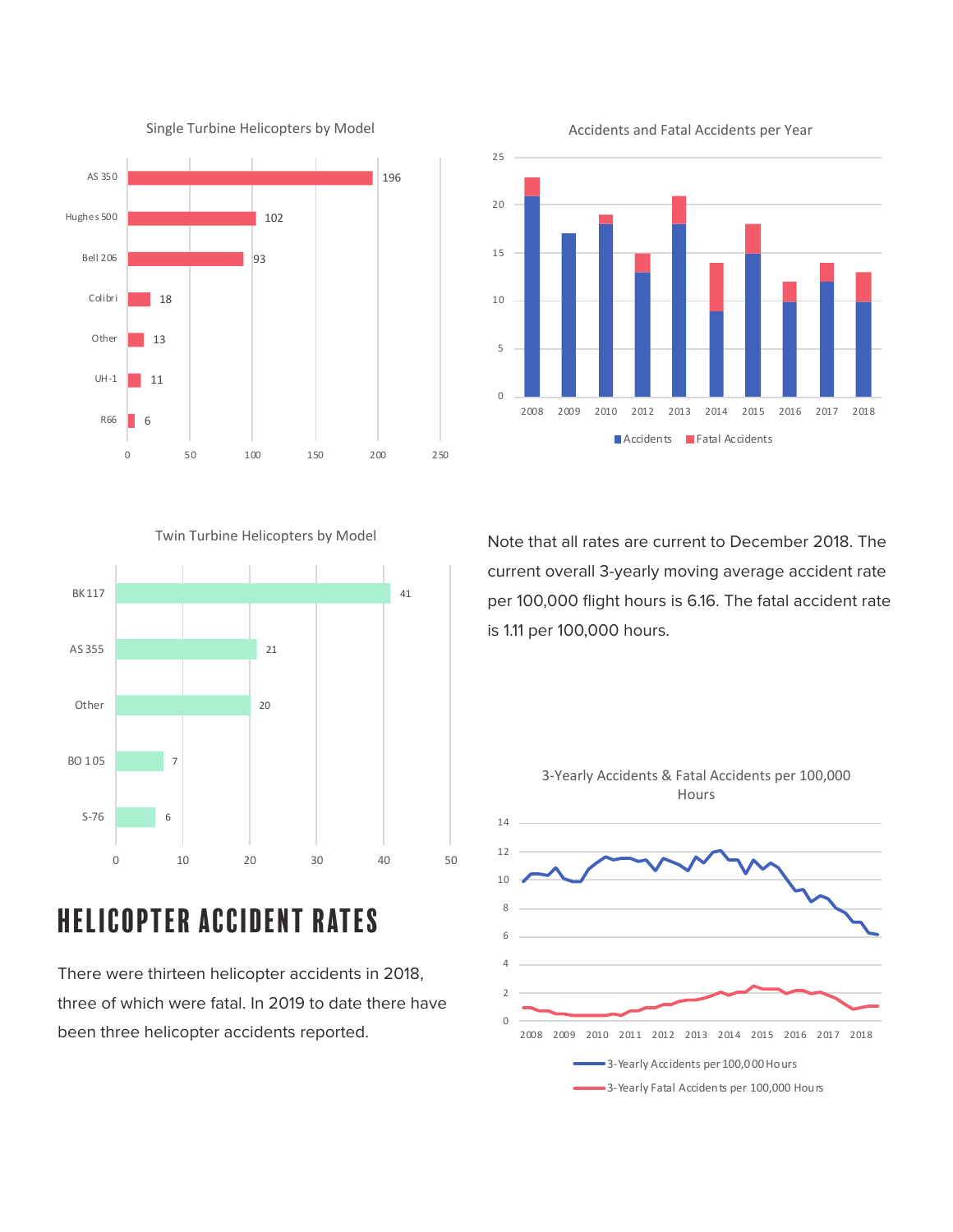



The sector with the lowest rate currently is air transport operations. The 3-yearly moving average rate in this sector is 1.67 per 100,000 hours. The next lowest is the agricultural sector with 6.25 accidents per 100,000 hours. The rate in the training sector has reduced down to below 20 for the first time since 2014, and the rate for other commercial operations sits at 19.70 per 100,000 hours.



Training 3-Yearly Accidents per 100,000 Hours





2018 Accidents by Operation Type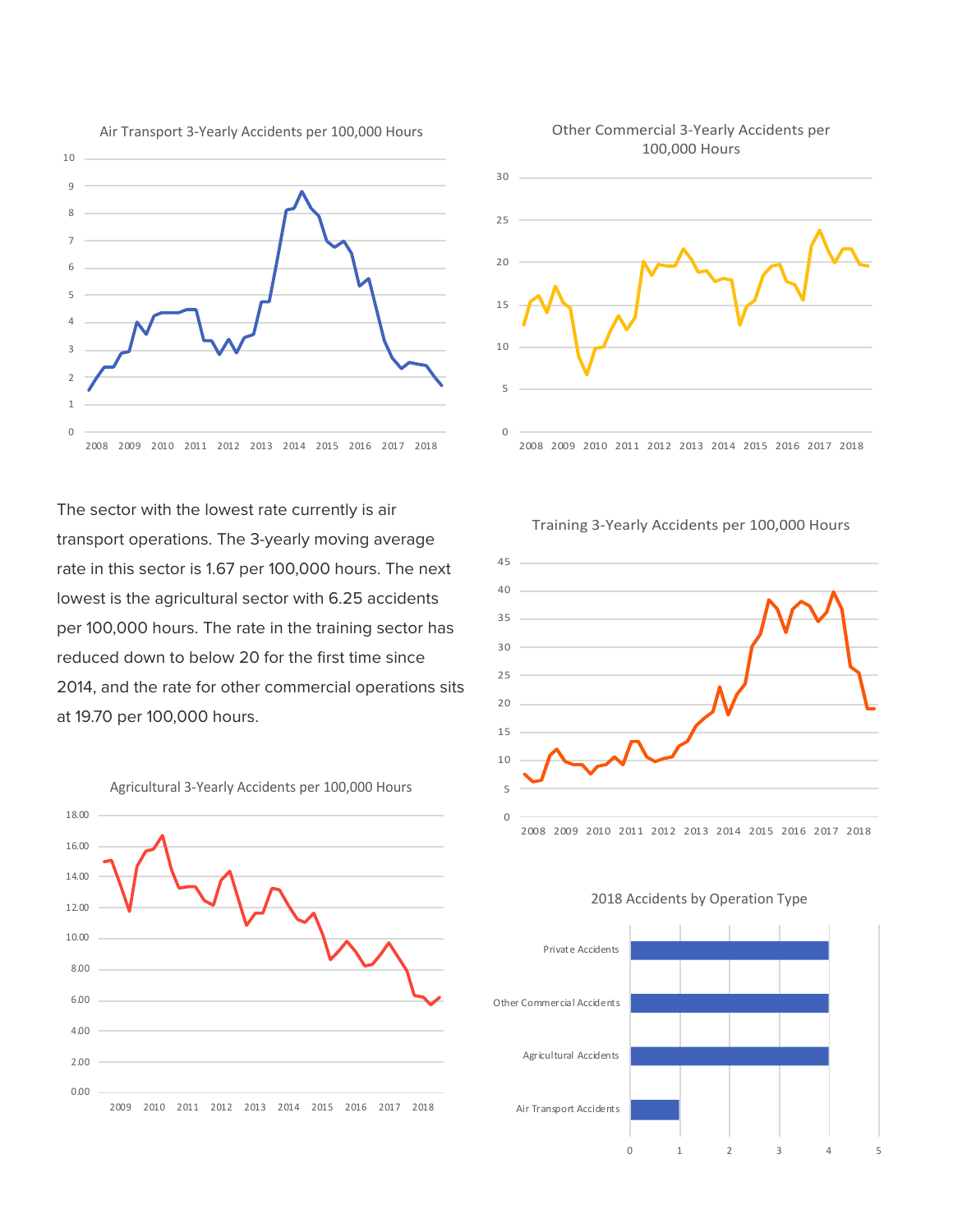## accident details

Details of the 13 accidents in 2018 are provided below. Note that a number are currently under investigation by the Transport Accident Investigation Commission.



The helicopter's RPM decayed on final approach, approximately 150m from the landing point, at 100 ft. altitude. The pilot was unable to recover the situation, and auto rotated onto a slope from which the helicopter slid 5-6m down the slope, breaking the tail boom and one skid.

No defects were found. The pilot had very limited experience on the helicopter type and did not recognise the onset of low RRPM which required proactive contol inputs including rolling on throttle. Due to the height above ground and the descent rate, impact with the ground could not be avoided. Pilots are remined to actively monitor the RRPM and to manage the required control inputs.



January

**Canterbury** 



Collision/strike - tree

The pilot was engaged on an external load operation, sling loads of fencing equipment. While entering a hover and focusing on positioning the load, the main rotor blade made contact with a tree on the pilot's blindside. The pilot released the load and turned towards the track to land. The helicopter made contact with the edge of a bank, spun to the right, and descended backwards into the bush. The pilot was not injured.

The operator's investigation identified situational awareness as the main contributor to the accident. The key lessons identified were the importance of making sure that ground crew understand their responsibilities around providing guidance to pilots where terrain/ obstacle clearance has been identified as a hazard. In addition the operator noted the importance of ensuring that longlines are of sufficient length to give maximum practical clearance of obstacles.



Collision/strike - tree

At the conclusion of an external load operation it was determined after an inspection of the main rotor blades that they had made contact with trees. The internal investigation identified that the use of a previous risk assessment, without evaluating the site for hazards, prevented the identification of the hazards presented by the tree line. The use of the 50' long line reduced the safety margin and would not have been used if a 100' long line had been available on the site.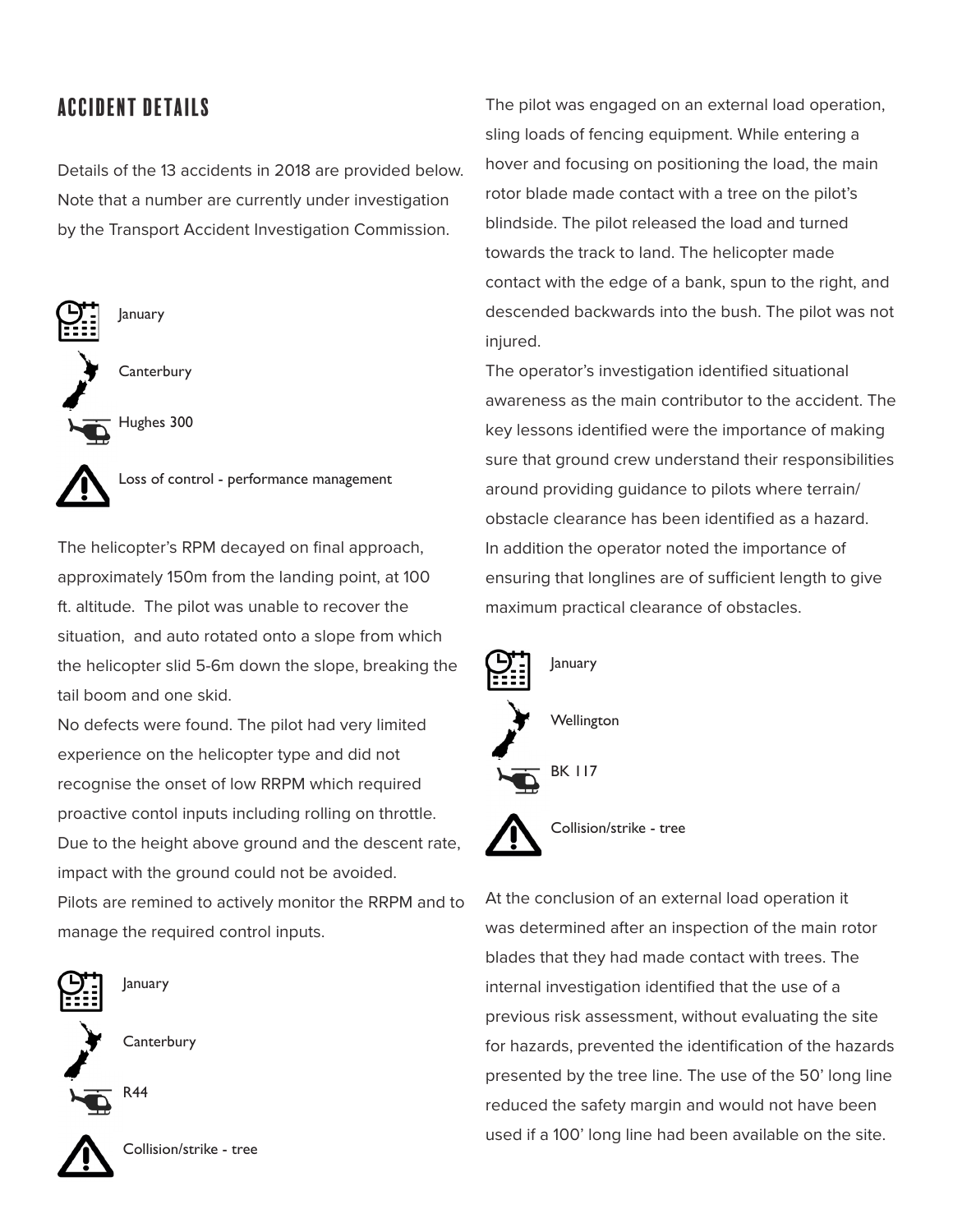

The operator reported that the helicopter landed heavily and rolled over following a practice autorotation.



Collision/strike - tree

On an operation spraying a forestry block, during a turn coming back to start another spray line the helicopter struck a tree with the main rotor blade. The strike damaged one of the blades significantly and put the aircraft out of balance. The pilot landed the helicopter on an old forestry skid site a 100m away. Cloud cover and poor light were identified as key causal factors for the pilot not identifying the tree.



Near Waiouru



Hughes 600

June



Under investigation

The helicopter crashed while on a survey operation, with one of the occupants dying in hospital after the accident. TAIC are investigating the accident.



June Southland Hughes 300 Engine power loss

During the takeoff and departure, the helicopter suffered a loss of power, with the pilot attempting to return and land on a ridge. Due to insufficient power the helicopter impacted a bank and rolled. The pilot was not injured.

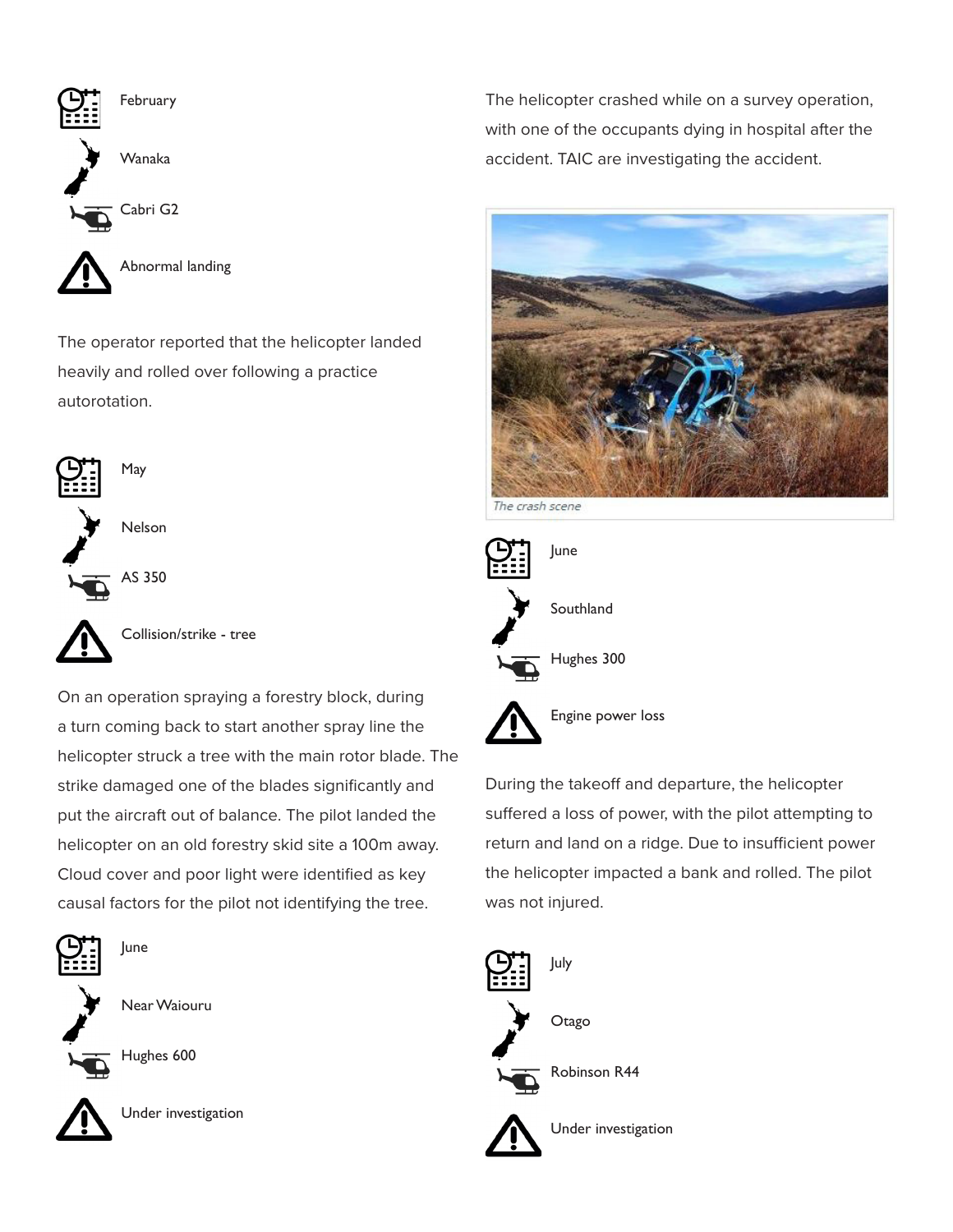The R44 helicopter went missing over Lake Wanaka. Search helicopters identified an oil slick and some debris around Stevenson's Island. Over the next two days, searches by Police equipped with a sonar and a Royal New Zealand Navy remotely operated underwater vehicle located the helicopter on the lake bed close to where the oil slick had been first observed. The pilot and helicopter wreckage were recovered during the night of 23-24 July. The interim TAIC report found that "signature marks on the underside of the main rotor blade that matched the spacing of the screws on the canopy bow, and the damage sustained by the altimeter and the 'captured' altimeter reading, indicated that the main rotor blade had struck and entered the cabin in flight." The full interim report is available here: [https://taic.org.nz/](https://taic.org.nz/inquiry/ao-2018-006) [inquiry/ao-2018-006](https://taic.org.nz/inquiry/ao-2018-006)



September

Bay of Plenty



Robinson R22



During a private deer hunting operation the pilot flew over a ridge and encountered a tailwind. This led to low rotor RPM, which the pilot could not recover and they subsequently attempted to land in a field. On landing the skids dug in to soil and the helicopter rolled over.



The helicopter crashed shortly after take off from Wanaka Airport. All three occupants were killed in the accident. A TAIC investigation into the accident is underway. The full interim report is available here: <https://taic.org.nz/inquiry/AO-2018-009>



During a forest spraying operation, taking the weight while lifting with another load, at approximately 40 feet there was a loud bang from the engine, immediately followed by a loss of power. The pilot used the remaining rotor energy to reduce the rate of descent but landed heavily in the upright position. There were no injuries but the aircraft sustained some damage.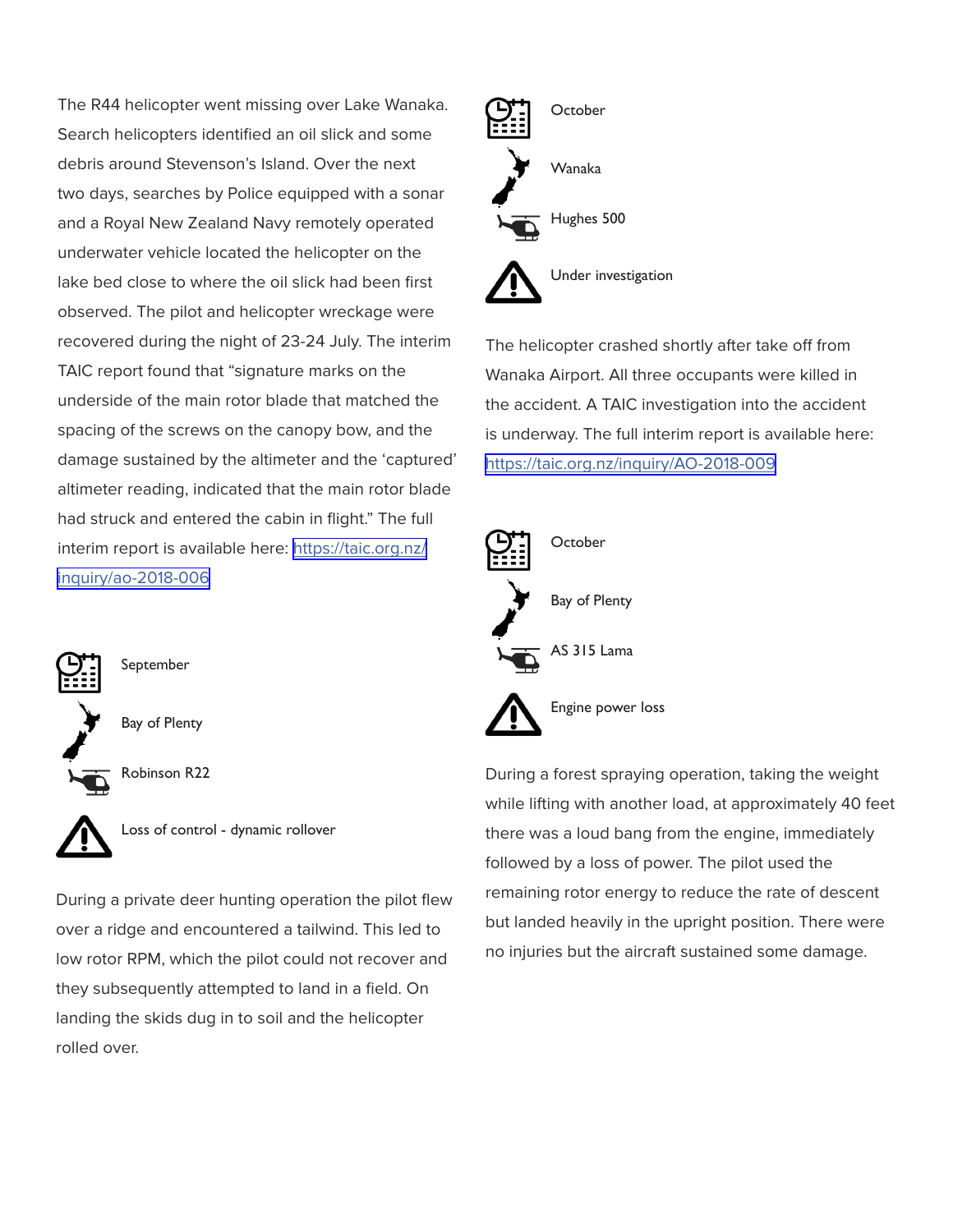

Component/system failure or malfunction

The helicopter was engaged in a forest spraying operation and suffered an engine failure at approximately 300 feet AGL. The helicopter landed heavily on a forestry road and sustained substantial damage. The engineering investigation found that the engine suffered an internal failure causing the turbine assembly to move rearward, severing the Py sense line and shutting down the engine.



November

**Canterbury** 

Robinson R44



Loss of control - dynamic rollover

The helicopter was spraying a field, and when the pilot made a reversal turn to fly out the low RRPM warning horn sounded. The pilot dumped the load and decided to make a run-on landing directly ahead. During this the skid dug into the ground and the helicopter rolled over. There were no injuries but the helicopter sustained some damage.

## 2019 accident details



Bell 206



During a pasture spraying operation the pilot lost situational awareness in relation to the position of some power lines. The helicopter struck the power lines and fell to the ground. An investigation is underway.



It was reported that a Hughes 500 took off while still strapped on to the deck of a boat by one line. The aircraft became airborne, was unable to climb due to the strap, and then rolled over crashing onto the deck.



Component/system failure or malfunction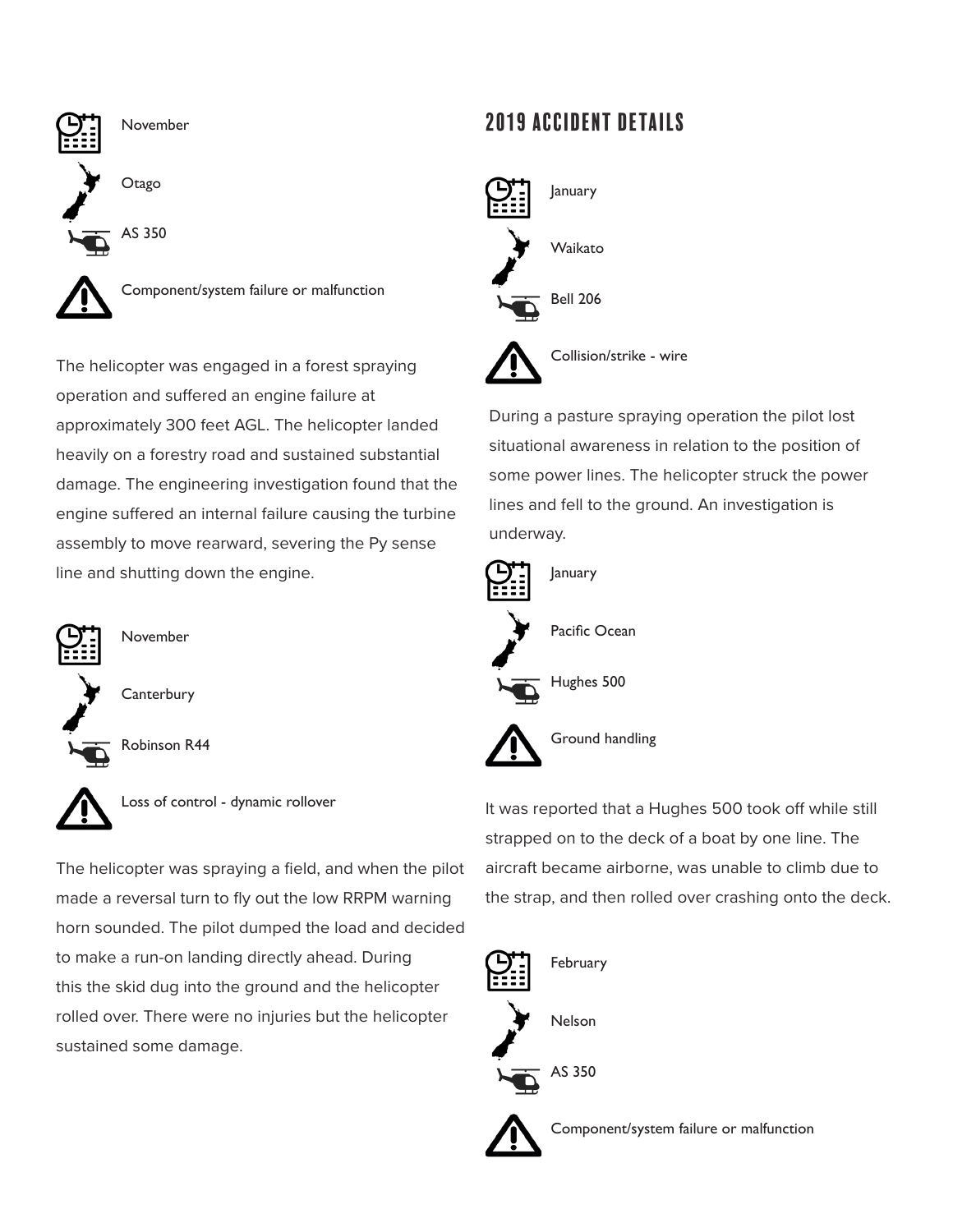The helicopter was engaged in fire-fighting duties when the pilot noted a sensation that 'something let go'. He immediately jettisoned the monsoon bucket and flew on to land in a clearing. The helicopter suffered major damage during the subsequent landing and the tail section was severed off. TAIC are investigating.

### Incident reports in 2018 & 2019

In the safety update sent out to operators in December we identified how incidents involving ground handling, and/or passenger and cargo, were frequently reported throughout 2018, a trend that has continued in 2019. What are these incidents? Most fit under two categories of occurrence defined by the International

Helicopter Safety Team. The first category is RAMP occurrences, defined below:

#### **RAMP OCCURRENCES**

#### Definition

Ramp accidents are those occurring on or near the ground that involve ground handling factors (e.g., preflight preparation of aircraft, servicing, briefing, boarding, deboarding, rotor wash, doors/latches not secured, or rotor contact to persons). A related category is 'LANDING ZONE' occurrences. **LANDING ZONE (LZ) OCCURRENCES** 

#### Definition

This occurrence type deals with hazards associated with using off-airport prepared and unprepared landing areas.



Incidents in 2018 and 2019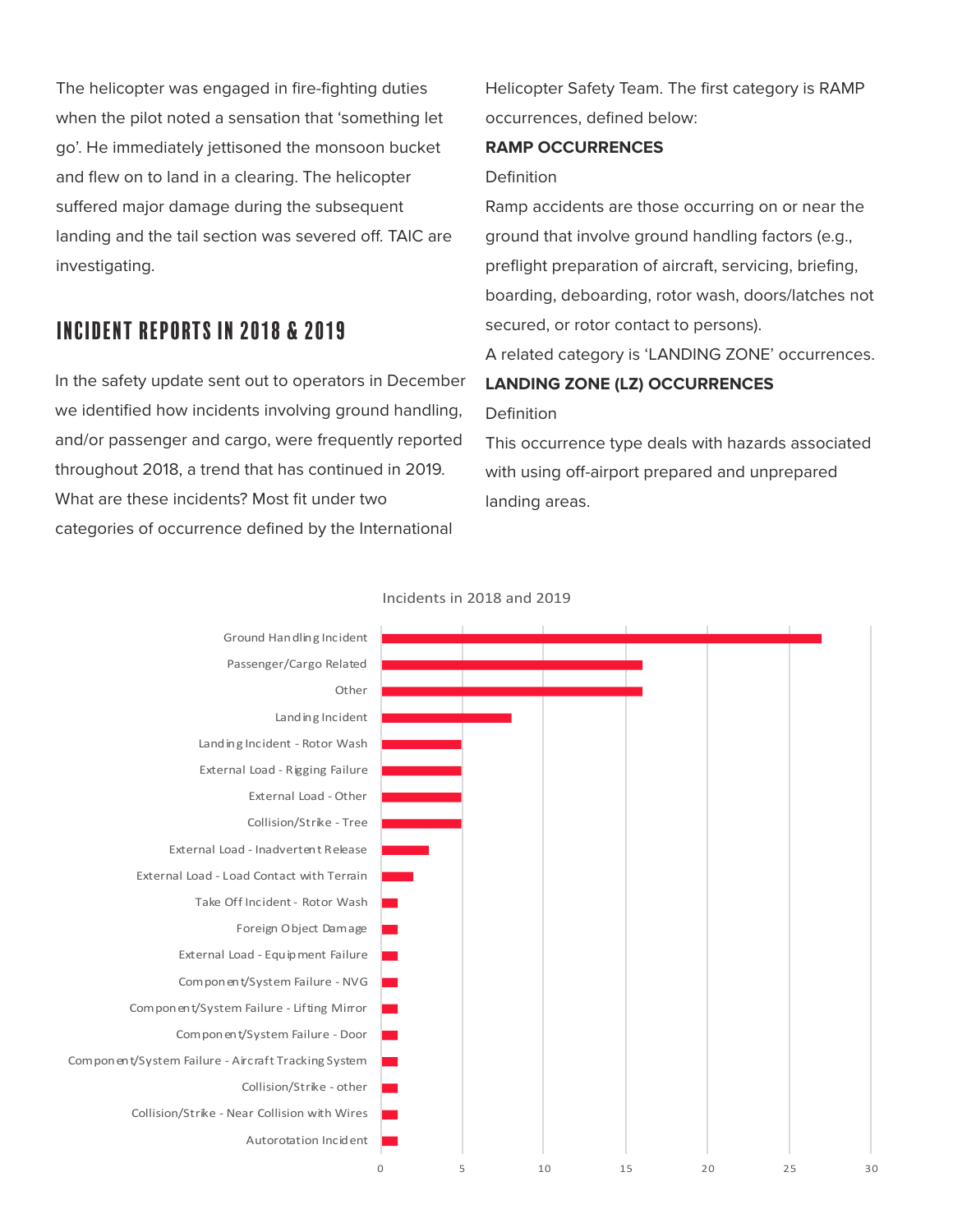

After take off while aircraft was gaining speed, a passenger was observed with her hand on the door and knocked the door handle, opening the top latch on the main left hand door. THe pilot continued the descent, and approximately one minute later the Quarter door popped and slammed back against the fuselage. This resulted in a broken window within the quarter door as well as a bent frame and damage to side left hand locker door.



**October** 

Southland





Ground handling

The boot of the AS 350 B3 helicopter was left open during a spray load. The pilot had left the boot of the squirrel open while getting some nozzles out of it. They noted in the report the need to close the boot if they ever walk away from it to minimise the chance of it being left open again. The operator has also now contained everything that was loose in the boot into a secured container.



During a CTO operation, a single passenger was briefed and loaded into the aircraft and their associated luggage loaded into the helicopters pod. The pilot loaded the passenger and equipment with the engine and blades stationary. After doing a pre flight walk around nothing out of the ordinary was spotted from what the pilot can recall. The aircraft departed on passing through approximatley 300ft AGl the front left passengers door came open. The door was pulled closed and latched correctly and the flight continued without incident. The passenger had embarked the aircraft themselves and perhaps didn't latch the door properly. While the passenger was given a preflight brief as any other passenger, they are also an experienced Heli-ski guide. While experienced on other aircraft they had only a small amount of experience with the R44 type helicopter, this perhaps caused the pilot to assume that the passenger knew what they were doing.



Take off - rotor wash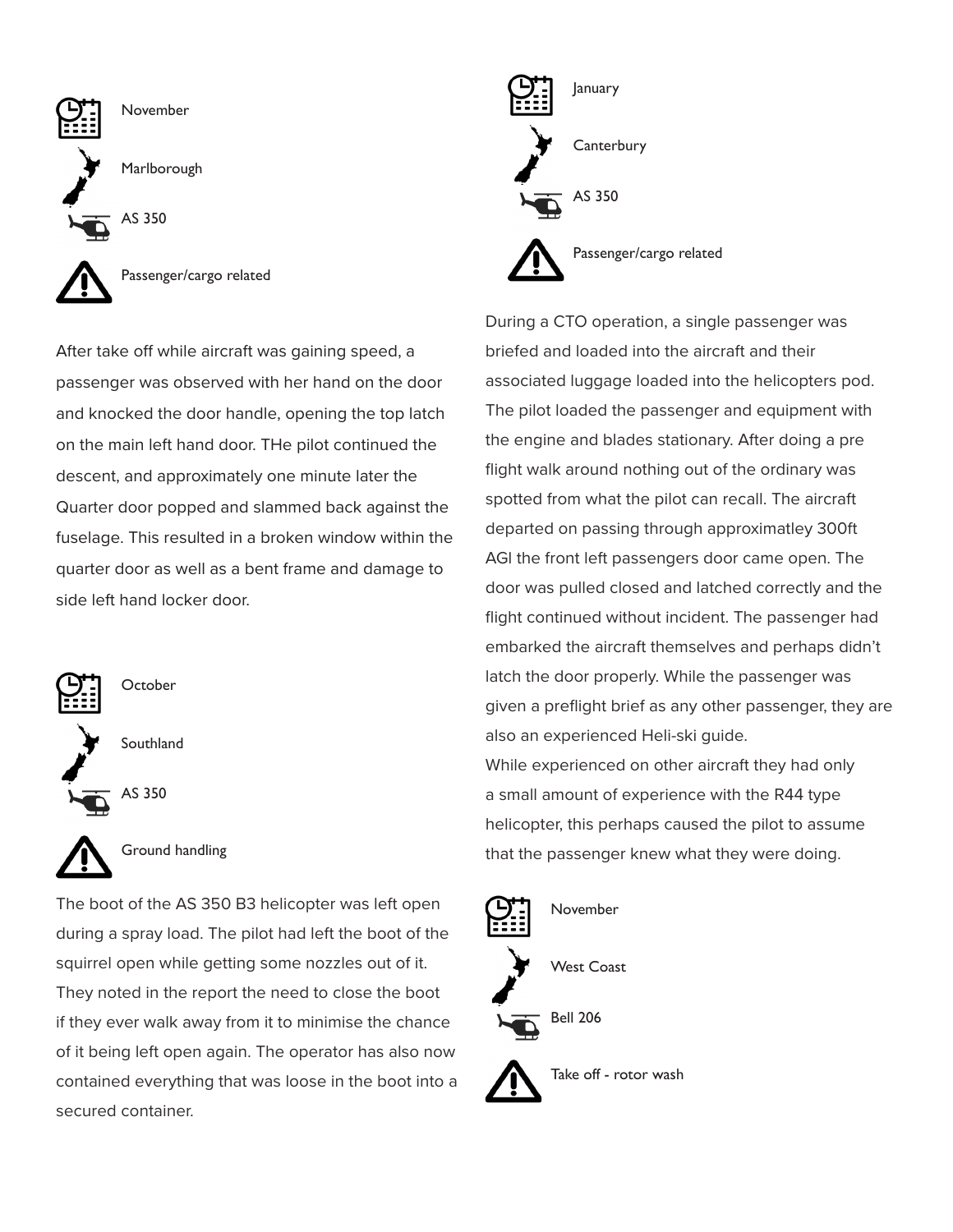On take-off the pilot noted the rotor wash disturbed an unseen empty fadge bag. The bag rolled across the ground, but did not lift or come near the helicopter. It appears that ground crew did not secure equipment prior to the helicopter's arrival.



Passenger/cargo related

The helicopter had just completed a flight on a remote station relocating two musterers and one dog onto a plateau of the station. After landing and unloading the farm staff and dog he re-entered the machine. Whilst the pilot was changing the radio frequencies to contact the base with his next intentions, the farm dog left the farm workers (who were 10 metres in front of the machine) approached the machine and jumped in through the open door onto the pilot's lap.

This resulted in the cyclic being knocked forward an estimated 50% of its travel. The pilot immediately removed the dog and recentered the cyclic.

The event caused the helicopter to shudder harshly. Being concerned about the shudder the pilot immediately shut down the aircraft and contacted the Chief Pilot followed by the Maintenance Controller. An extensive examination of the machine was completed by the pilot, and several photos of areas of interest to the Maintenance Controller were sent to him.

Once it was determined that there was no damage a ground run was made followed by the aircraft being ferried to a hanger in Queenstown for a secondary

inspection.

This inspection revealed no damage and the aircraft was returned to service.

The Chief Pilot/CEO and QM Manager/Occurrence Investigator discussed the event and an SOP for farm operations is being developed.

All staff have been notified of the event, and the importance of ensuring that animals are restrained near running machines understood.



On descent to the icefall, the left rear quarter door popped open. The pilot slowed the aircraft and continued the descent to the icefall pad, which was the safest and most proximate landing site. The cause was determined to be the failure to properly secure the door lower pin and to visually confirm it was located into the floor. Lesson learned - Loaders of doors must not just do a "feel" check of the latch mechanism on this type of door. It's critical to also ensure a visual check is completed so as to positively site the door latch pin is located in the floor receptacle.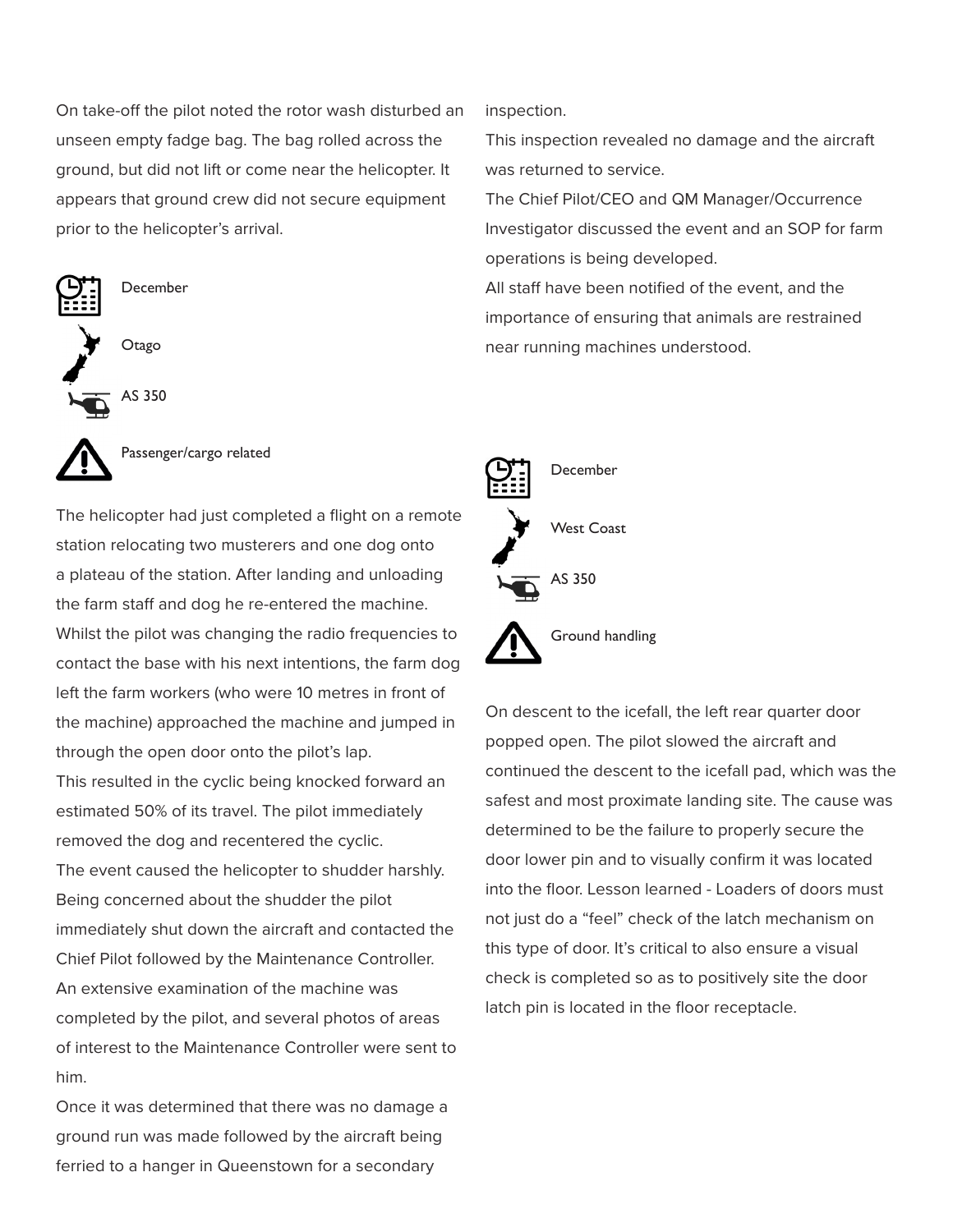

On lifting off for another load on a forestry spray operation the pilot failed to notice that the delivery hose had not been removed from the spray tank. Just prior to the helicopter reaching the point of nosing over into forward flight the pilot was notified of the attached delivery hose by radio communications from one of the ground crew. The operator has standard operating procedures to confirm that the hose has been removed from the spray tank prior to lift off. On this occasion the pilot did not check with the ground crew that the hose had been removed.

This occurrence was communicated to the company pilots and ground crew as a learning opportunity.



December





A helicopter that was parked to one side of the helipad was unseen by the crew until very short finals. A crewman alerted the pilot to stop the descent and 'move up.'

The landing helicopter's descent was arrested and the helicopter manoeuvred clear of the potential conflict and landed uneventfully.



The helicopter lifted from the helipad while the helicopter loader was still buckling up rear passengers while standing on the skid. The loader climbed inside as the helicopter took off, then alerted the pilot to make them aware of the situation. The pilot returned to the helipad.



On short final to a mountainous landing site to pick up a climbing party, an unsecure baseball cap was drawn into the rotor disk. An unsecure sleeping mat also became airborne but the pilot manoeuvred the aircraft away from it. The operator's investigation determined the incident was due to the inattentiveness to the situation of the guides involved and undertook to provide the guides with further training.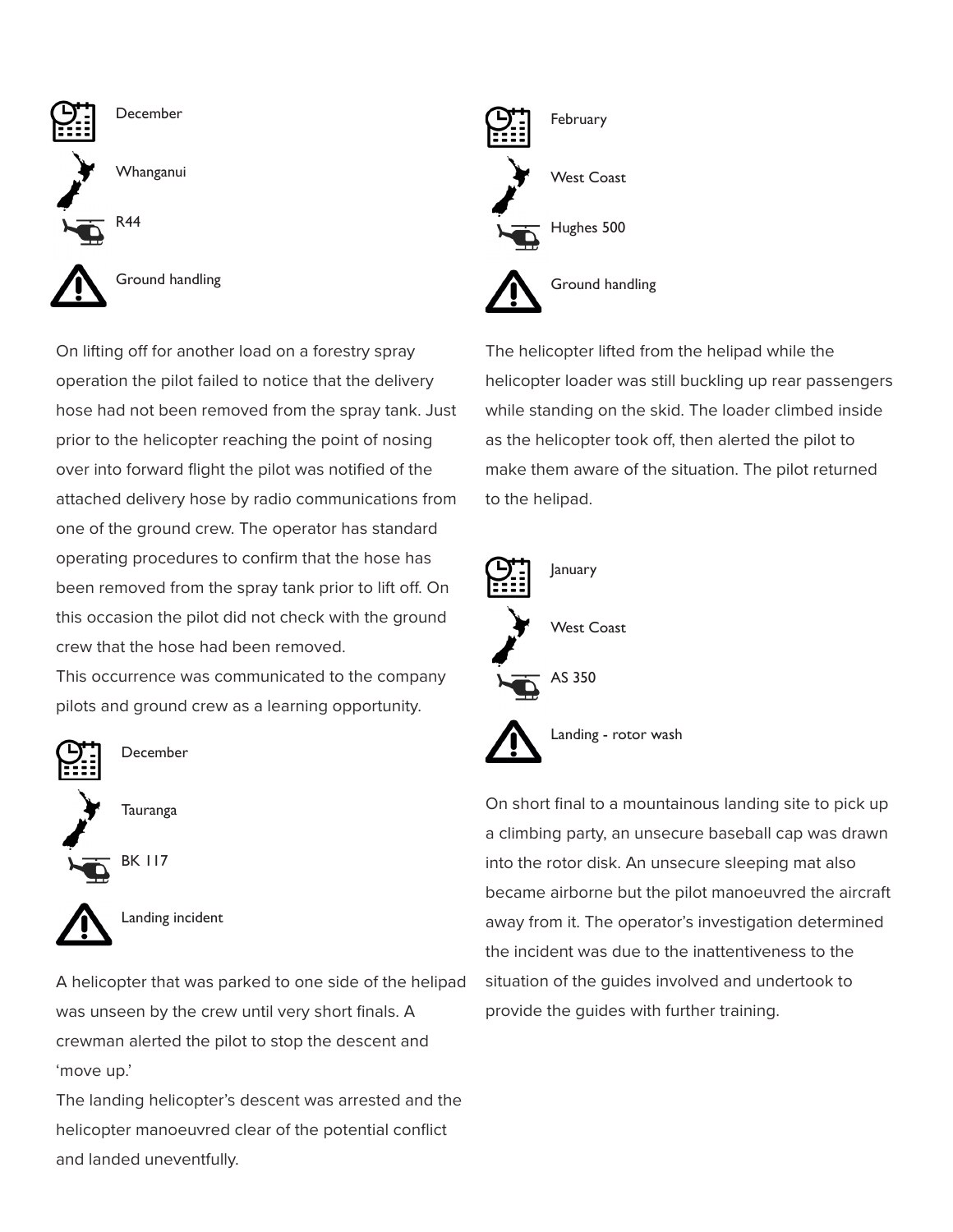

During the cruise the passenger door popped ajar. The pilot landed as soon as possible, closed the door and confirmed correct latching. It is thought a passenger may have knocked the internal door handle while retrieving his hand held GPS unit from his pocket. A rigging and serviceability check was carried out and the aircraft engineer found no fault with door rigging.



Ground handling

The pilot added Jet A1 to the helicopter, which requires avgas. The pilot lifted off and flew 100 metres before the engine ran rough. The pilot landed and the helicopter was wheeled back to maintenance hangar.

August **Canterbury** Hughes 500 **Other** 

Damage to the main rotor blades was noted post flight. The damage was caused by ejected shell cases during a venison recovery operation. The blades were removed and 3 out of 5 were out of limits. The blades were sent for repair.



Component/system failure or malfunction

While conducting a private flight south of Taupo the occupants of the R22 heard a loud bang coming from the rear of the helicopter.

The passenger, an experienced instructor, took control of the helicopter and carried out an emergency landing. On inspection it was discovered that the v-belts had failed in flight.

Further investigation determined that the most likely cause was there was too much slack at start up, causing the lower portion of the belts to hang below the sheave grooves. As the lower sheave turns, the belt will move forward into the next groove and the actuator will begin to tension them misaligned. Then the upper portion of the belt will also get pulled over